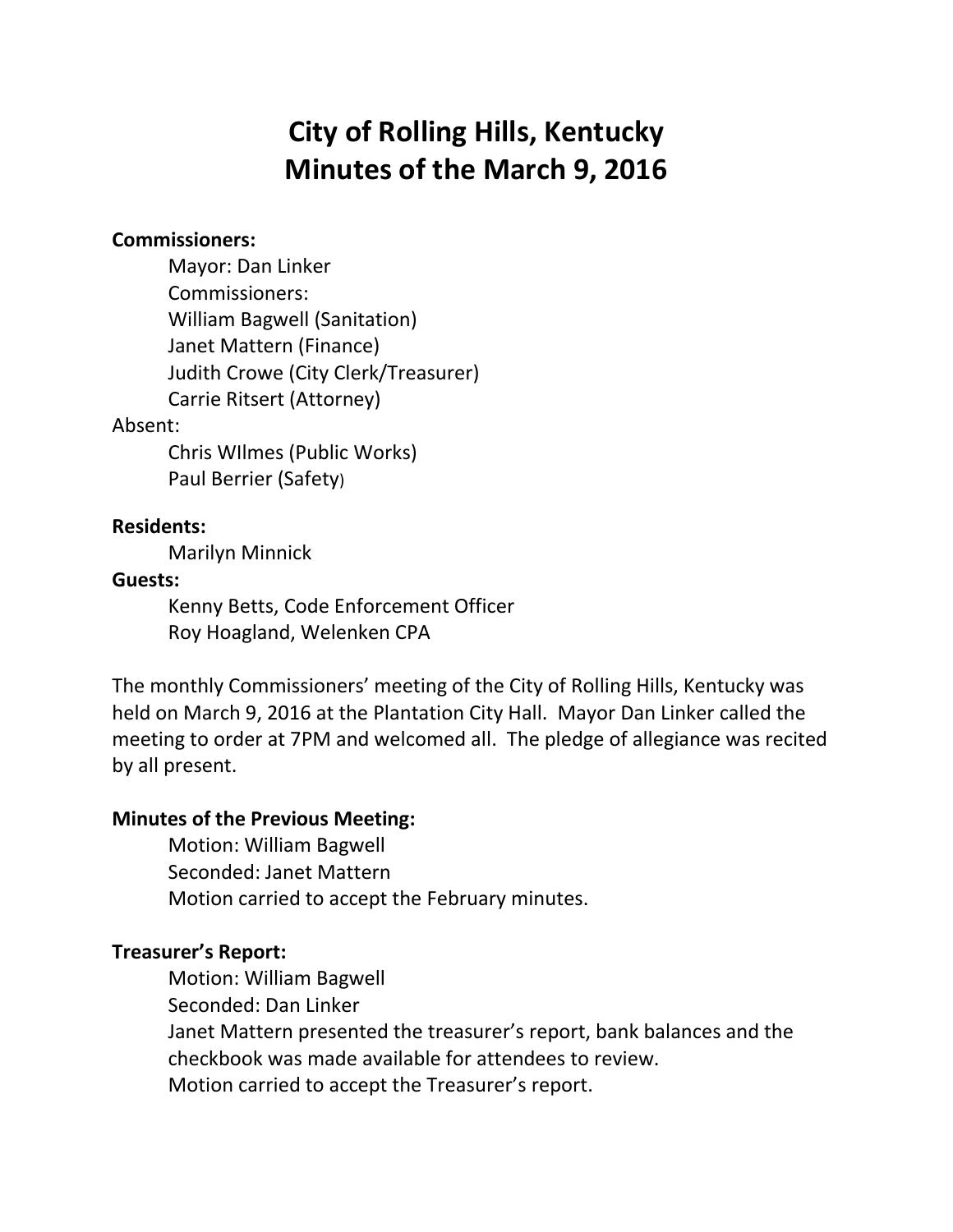## **Municipal Orders:**

Janet read the municipal orders. Motion: William Bagwell Seconded: Janet Mattern Motion carried to approve the municipal orders.

## **Public Forum**:

## **Meeting Guests:**

Roy Hoagland gave us our audit report and explained some of the issues that the city has. He stated that we need to separate all the incomes coming into the city. He stated that overall the city audit was good. If we have any more questions, he stated that we should call his company and they will help us with the problems.

# **Mayor's Report**:

Dan Linker stated that the newsletter will be out by the end of the week. He will need volunteers to deliver as we did last month. He passed out the business cards to the Commissioners present.

The sidewalks will be started in April, but no date has been put in place. A reminder that the budgets for the departments are due in, we will start working on the 2016-2017 budget.

Some garbage cans with concrete bases need to be ordered. The will be placed in several areas to maybe eliminate people throwing trash in the city common areas. Chris can get prices on the cans that are like the one at the corner of Westport Road and Langdon.

# **Commissioners Report:**

## **Sanitation:**

Bill Bagwell presented the Sanitation report and reported that Langdon had two special pick-ups due to new residents moving in. See attached sheet for full report.

# **Public Works:**

Janet Mattern gave the report for Chris Wilmes who was absent. Signs will be ready next week and will coordinate with Bill Bagwell to get installed.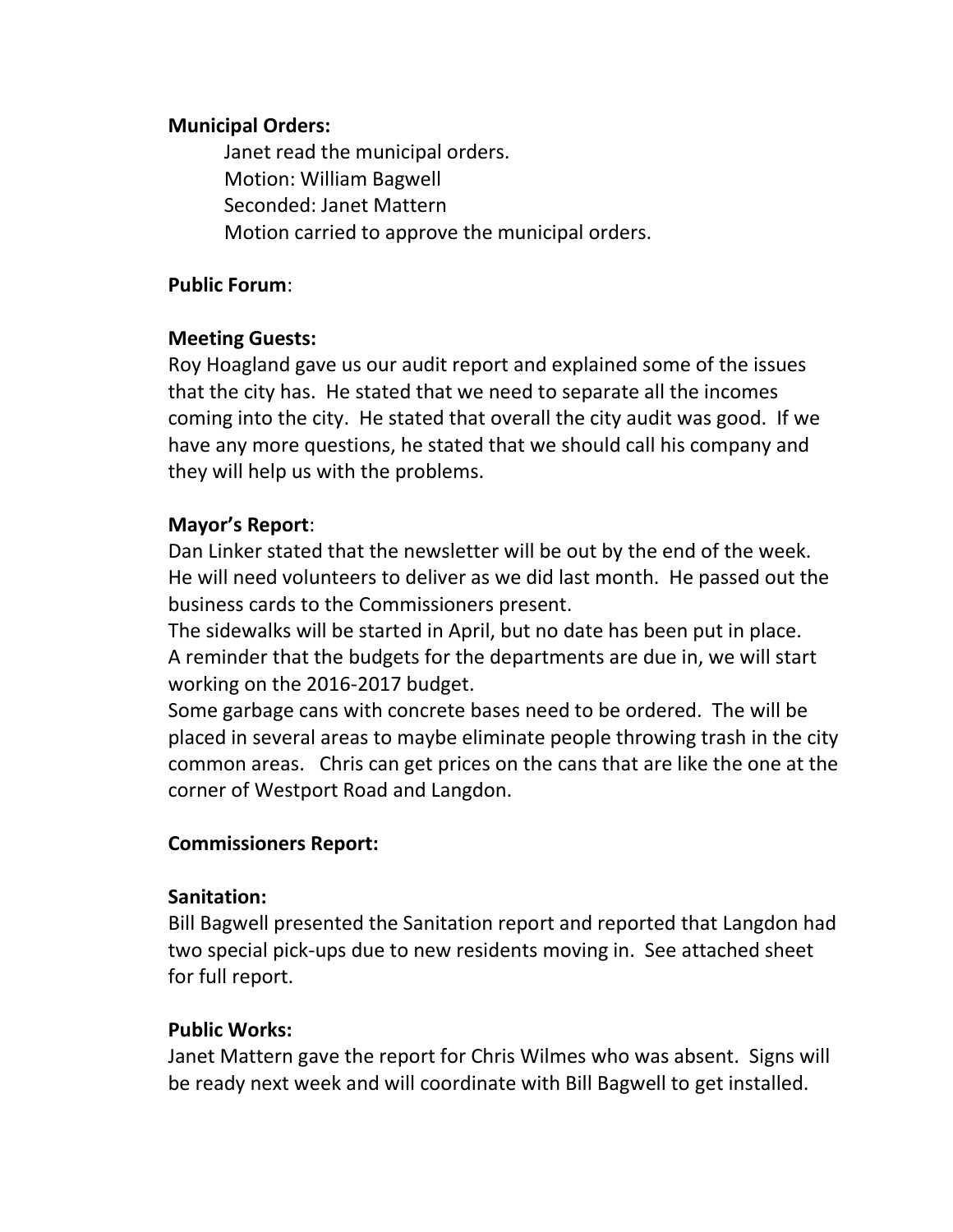Lightbulbs on the ground installed, pillars were the wrong bulbs and Chris will exchange for correct one and get them installed.

The front entrance concrete will be replaced. Pot holes filled with Temp-fix until we can schedule new in spring. Louisville Asphalt and Abel have been called and said the street needs to be replaced. Chris will get several bids and bring them to the next meeting.

## **Safety:**

Not here so no report was given.

# **Code Enforcement Officer**:

Kenny Betts gave his report. He stated that there were parking citations, parking in the wrong direction and expired tags. He stated that Paul will met with Meadowvale to see about a contract with them. There was discussion about cars parking over the sidewalks throughout the city. This needs to be checked and he will issue citations if need to the people blocking the sidewalks.

# City Attorney:

Carrie Ritsert gave her report, see attached. She has filed three liens and needs the physical address for the Hope property and Federal Financial. She will work on the ordinance for the business license. Janet Mattern moved to make \$200.00 the fee for the license, was seconded by William Bagwell. Motion carried by all. The first reading was held on March 9, 2016. It was discussed that a credit will be given to all businesses for their over payment in the past year.

A new pay rate ordinance was had a reading with the adjustments for Mayor to \$3100. 00 and the Commissioners to \$2000.00 and \$7200.00 for the City Clerk. William Bagwell moved to accept the new rates, was seconded by Janet Mattern. Motion carried by all.

Dan Linker will talk with Plantation and Meadowvale about their treasurer position to see if they are separate from the clerk.